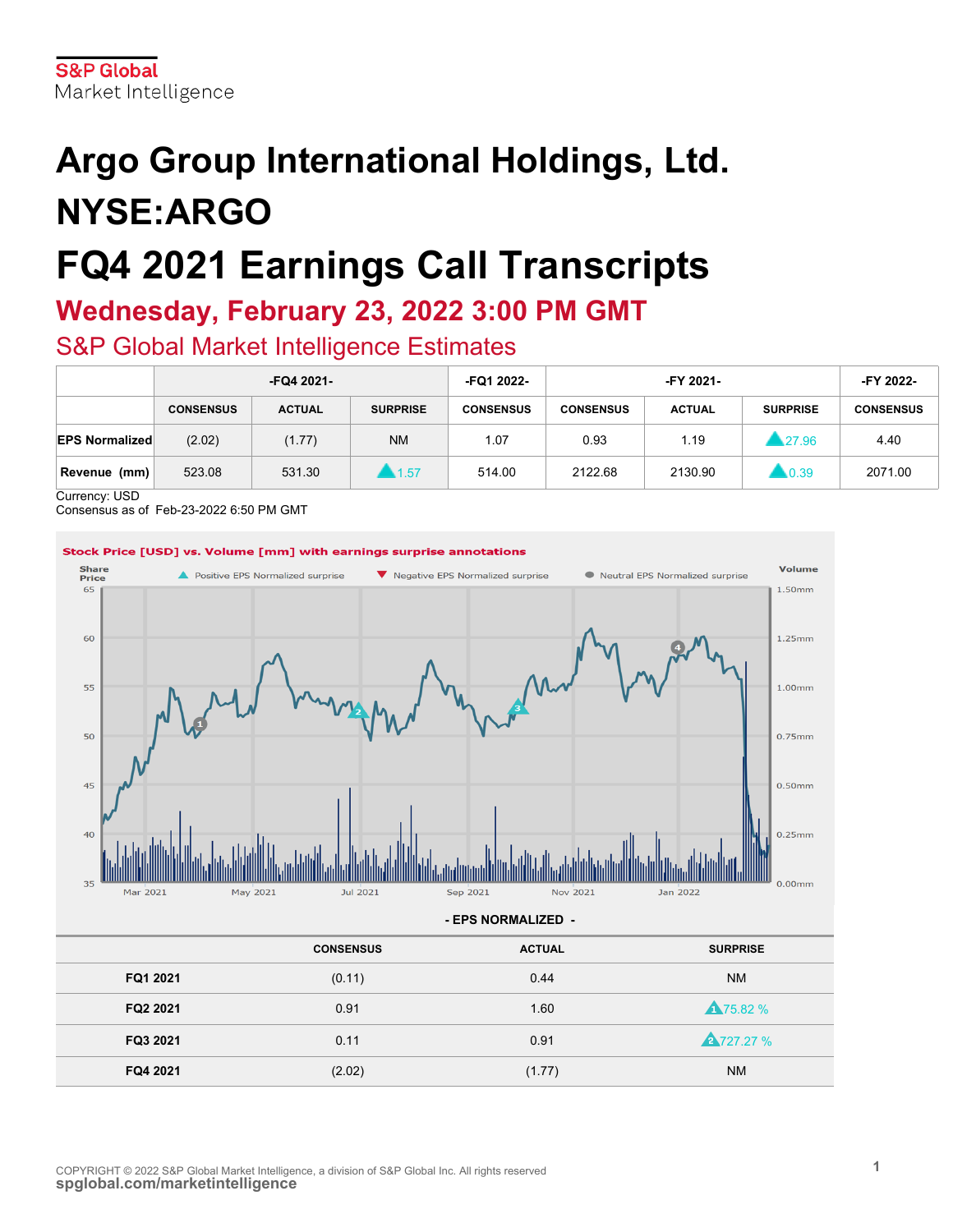# **Table of Contents**

| <b>Call Participants</b>   |  |
|----------------------------|--|
| <b>Presentation</b>        |  |
| <b>Question and Answer</b> |  |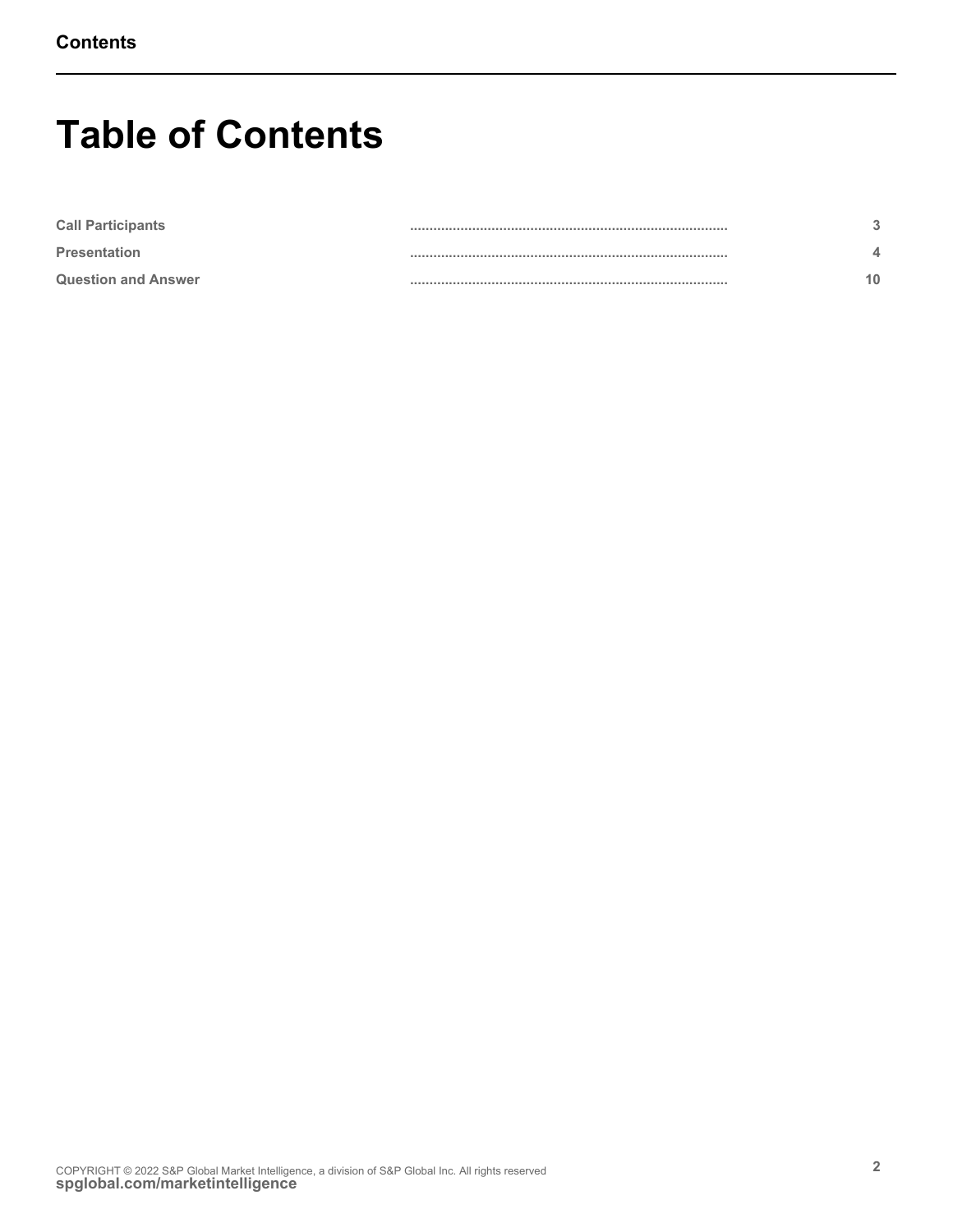# <span id="page-2-0"></span>**Call Participants**

**EXECUTIVES**

# **Gregory Charpentier**

*AVP of Investor Relations & Corporate Finance*

**Kevin James Rehnberg** *President, CEO & Director*

**Scott Kirk** *CFO, Principal Financial Officer & Principal Accounting Officer*

**ANALYSTS**

**Casey Jay Alexander** *Compass Point Research & Trading, LLC, Research Division*

**Charles Gregory Peters** *Raymond James & Associates, Inc., Research Division*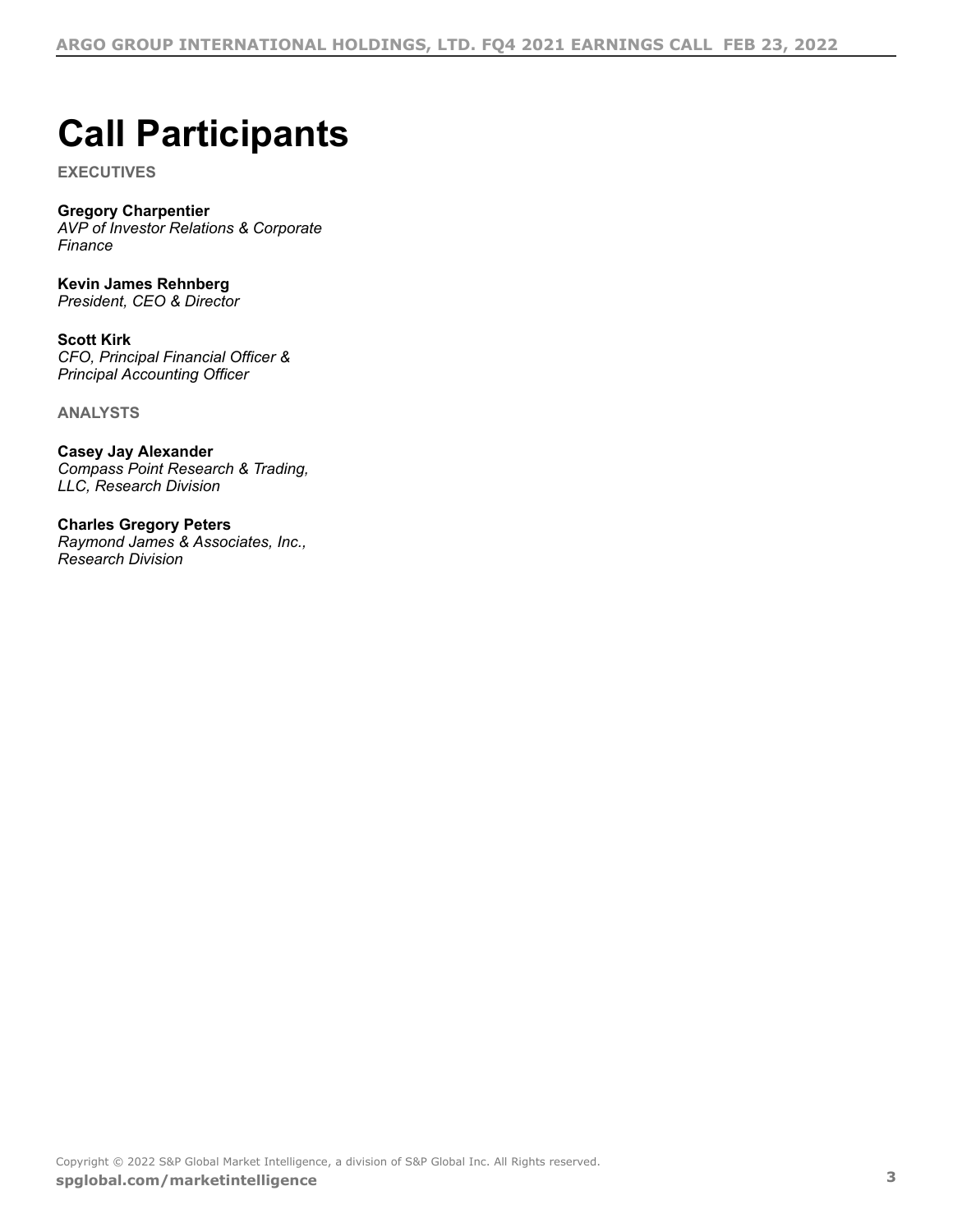# <span id="page-3-0"></span>**Presentation**

# **Operator**

Good morning. Thank you for attending today's Argo Group Fourth Quarter 2021 Earnings Call. My name is Quita. I will be your moderator for today's call. [Operator Instructions] I would now like to pass the conference over to your host, Greg Charpentier with Argo Group. Please go ahead, Greg.

# **Gregory Charpentier**

# *AVP of Investor Relations & Corporate Finance*

Thank you and Good morning. Welcome to Argo Group's conference call for the fourth quarter and year ended December 2021. After the market closed last night, we issued a press release on our earnings, which is available in the Investors section of our website at www.argogroup.com and was filed with the SEC. Presenting on today's call is Kevin Rehnberg, Chief Executive Officer; and Scott Kirk, Chief Financial Officer. As the operator mentioned, this call is being recorded.

As a result of this conference call, Argo management may make comments that reflect their intentions, beliefs and expectations for the future. Such forward-looking statements are qualified by inherent risks and uncertainties surrounding future expectations generally and may materially differ from actual future results involving any one or more of such statements. Argo Group undertakes no obligation to publicly update forward-looking statements as a result of events or developments subsequent to this call.

For a more detailed discussion of such risks and uncertainties, please see Argo Group's filings with the SEC. Also note that we will be referencing certain non-GAAP financial information. More information regarding these non-GAAP measures are provided in our earnings release. I will now turn the call over to Kevin Rehnberg, Chief Executive Officer of Argo Group.

# **Kevin James Rehnberg**

# *President, CEO & Director*

Good morning, and thank you for the introduction, Greg. Welcome to everyone on the call. On today's call, I will reflect on the progress we have made towards the strategic goals we have set for Argo over the past 2 years and review the operating highlights from the quarter and year. Scott Kirk, our Chief Financial Officer, will take us through additional detail on the financials and I'll provide some closing remarks before we begin the Q&A.

Our strategy continues to focus on growth in earned premium, reducing volatility, expanding our margins and generating higher earnings. Although our fourth quarter results are below expectations, we remain encouraged by several strengths and accomplishments in the ongoing business. Having just completed my second full year as CEO, I'd like to begin by reflecting on the progress we've made against these goals.

First, Argo is a stronger, simpler operation. We have made meaningful progress toward our expense ratio target and expect to realize continued benefits in 2022 from our cost reduction efforts. Our expense reduction efforts are not complete and there are several areas that we are focusing on to drive additional expense savings over the coming year. Argo today is a U.S. focused specialty insurer with leading positions in very profitable specialty lines.

Over the past 2 years, Argo has divested its reinsurance operations, significantly reduced its property exposure through divestitures of U.S. specialty property and contract binding business units, exited noncore lines of business and lower volatility of its business model. As a result, we are in the fourth quarter of our journey and I'm confident in the underlying strength and profitability of our ongoing business.

Second, we completed the majority of our work towards reducing volatility in our underwriting results. Our strategic focus on reducing volatility through exiting and divesting noncore businesses is evident in 2021 catastrophe loss results. Despite elevated industry losses year-over-year, our catastrophe losses were down significantly. And in the ongoing businesses, net catastrophe losses have averaged \$18 million annually over the last 5 years.

And third, I would like to point out the strong progress we are making on growing our most profitable businesses. In fact, gross written premium has increased by approximately 15% in the full year of 2021 in the ongoing businesses. These are all notable milestones, which we will describe in more detail throughout the call.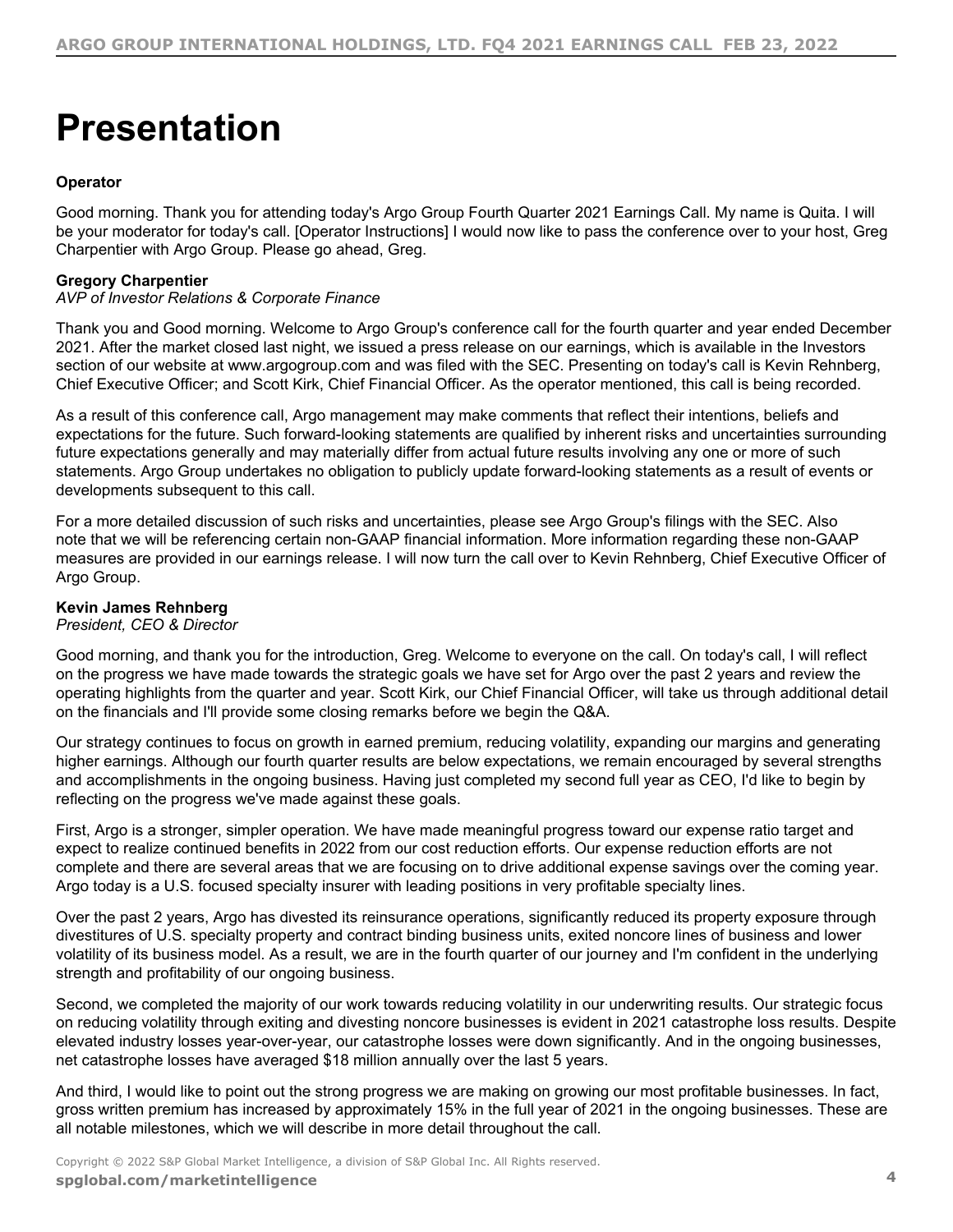Let's begin by discussing our efforts to simplify the organization and reduce expenses. The actions we have implemented are in our current year accident combined ratio, which improved 3 points in the 2021 fourth quarter. This was primarily driven by improvement in our expense ratio and to a lesser extent, modest improvement in our current accident year excat loss ratio, which marks the seventh consecutive quarter of year-over-year improvement.

The benefits from expense reduction efforts continued to materialize in the fourth quarter results as expense ratio improved 2.9 points to 35.3%. Both the acquisition and general and administrative expense ratios contributed to the improvement and we are making meaningful progress in several focus areas. We continued to reduce our future real estate expense base with the reduction of our real estate footprint in the U.K. as announced 2 weeks ago. Occupancy costs are expected to be down \$8 million or 40% in 2022 when compared to 2019. Our headcount has decreased approximately 20% or just under 300 employees since July of 2020, including the divested businesses.

Included in the fourth quarter nonoperating expenses were charges related to certain information technology assets. Argo will continue to focus resources on core lines of business as we rightsize our asset base and exit certain locations. Expenses related to information technology are expected to decrease nearly 20% in 2022 as compared to such expenses incurred in 2019. When we began our expense reduction efforts, some of the identified savings will be invested back into the businesses to facilitate our growth and improve efficiency.

Now turning to our focus on reducing volatility in our underwriting results. We are continuously looking at ways to optimize our portfolio and allocate capital and resources to business units within the highest risk-adjusted returns. There are several cases where we've taken appropriate action in lines of business that are profitable contributors today. If we can't obtain the results we require, we will exit the line or business as we have previously demonstrated. While we always review our lines of business and respond to environmental changes in the marketplace, we feel confident in what comprises our ongoing business today.

The results we achieved in our international operations further demonstrates the progress we've made after taking swift remedial action. In the 2021 fourth quarter, international operations generated an underwriting income of \$36 million, its highest quarterly underwriting income in company history. The improvement was a result of favorable prior year loss development, a significant reduction in catastrophe losses and an improved expense ratio. I'm pleased to announce that Syndicate 1200 was a strong contributor to these results, generating positive underwriting income in both the 2021 fourth quarter and for the full year.

Market conditions, which have compounded over the past 3 years have allowed us to grow premiums while maintaining or reducing the amount of risk exposed. We expect the strategic transformation Argo has undergone in conjunction with current market conditions to drive improvement in underwriting results as we move forward. Now to share more detail on our growing -- on our most profitable businesses, our top line in the quarter continued to reflect targeted growth in our prioritized business segments.

Overall gross written premium increased 2.3% in the quarter. However, ongoing business premiums grew approximately 11% during the fourth quarter of 2021. Net written and net earned premium outpaced gross written premium in the fourth quarter, driven by strategic actions and business mix shifts towards the lines of business with higher premium retention. Growth was more pronounced in our ongoing business as net written premium and net earned premium grew 24% and 20% respectively.

U.S. gross written premium growth was 1.8% in the fourth quarter of 2021 due mainly to growth in specialty, casualty and professional lines, while premiums in property lines declined. Gross written premium in our U.S. ongoing business increased approximately 12% in the fourth quarter of 2021. In the U.S., we continue to see solid rate increases in the mid-single digits on average. We feel very good about the rates we're seeing and the direction of our markets. It is worth noting the cumulative rate change for U.S. operations business written in the fourth quarter over the past 3 years has been 23.9%.

Turning to International. Reported gross premium increased 3.3% in the fourth quarter. The increase in gross written premiums is primarily attributable to higher rates, which averaged high-single digits during the 2021 fourth quarter, partially offset by the impact of the exited businesses. In the ongoing business, excluding the increased share of Syndicate 1200's capacity, gross written premium was broadly in line with the prior year fourth quarter. Over the past 3 years, cumulative rate change for international operations business written for the fourth quarter has been 50.5%.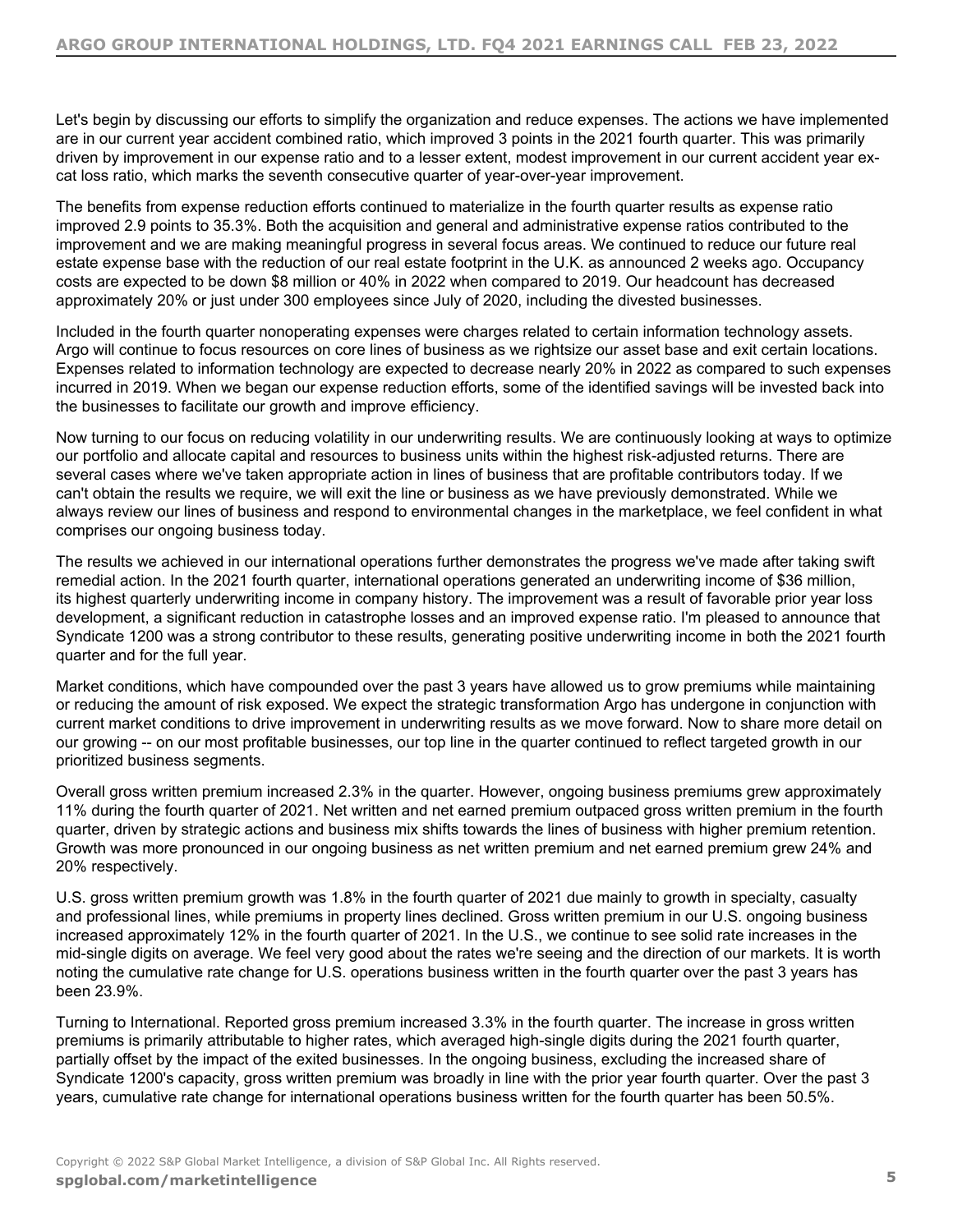We reported very strong results on the investment side, driven by a significant contribution from our alternative investments portfolio. Notably, net investment income from our bond portfolio increased in the fourth quarter, an encouraging reversal from the trend experienced in the first 9 months of 2021. We have seen a recovery in reinvestment rates that has continued into the current quarter. For context, reinvestment yields were hovering around 1.1% in the first half of 2021 and today are closer to 2.5%.

Fourth quarter underwriting results included reserve strengthening of \$132 million or 27 points on the loss ratio, with adverse development coming from U.S. operations and runoff lines. As previously mentioned, this was partially offset by favorable development in our international operations. We believe the reserve actions we've taken during 2021 fourth quarter reflect all the latest and up-to-date information that was included in the fourth quarter reserve review. We conduct reserve reviews of all ongoing businesses each quarter.

We maintain a continuous feedback loop between actuarial, underwriting, claims and reinsurance operations that enhances our ability to react quickly to the findings of the reserve reviews. The booker reserves the best estimates and believe they reflect the trends, both positive and negative that we observed across our lines of business. Approximately [\$77] million of the adverse prior year development was driven by construction defect claims within Argo's U.S. operations.

A large portion of the reserve increased for construction defect was associated with businesses that have either been discontinued, including contract binding in October of 2021 or have been significantly remediated. The remediated portion was previously underwritten by our casualty business. We established Argo Construction as a stand-alone business unit in June of 2018 to focus on the construction market with a greater depth of talent and knowledge. Most of the claims associated with contract binding and casualty were written outside of the core construction business.

Over 95% of the construction defect prior year adverse development in 2021 fourth quarter applied to 2017 and prior years. We started taking underwriting action on construction defect at the end of 2017, including strengthening underwriting guidelines and placing significant restrictions on certain states and exposures. Much of the adverse reserve development was a result of analyses performed in the fourth quarter, which included among other things, new and/or updated information received relating to construction defect claims.

As a result of the underwriting actions and the changed profile of the book, I would like to note that more recent accident years are performing within expectations. Management liability accounted for nearly \$30 million of the adverse development in our U.S. operations in the 2021 fourth quarter. The reserve increase applied to accident years 2016 through 2018. The balance of adverse development in our U.S. operations was primarily driven by our U.S. Specialty Programs business, but we also took action in the current year.

Prior year losses also include the conclusion of Argo's annual runoff review of reserves, which resulted in a \$38 million reserve increase for the 2021 fourth quarter. Included in our Run-off Lines segment, the claims related to risk management, work comp coverage, as well as some environmental liabilities and other Run-off Lines. More than 55% of Run-off net reserves are related to our risk management business, which has performed within expectations.

During the fourth quarter, we engaged an internationally recognized third-party actuarial firm to perform an in-depth review of our reserves across the company as of the year-end 2021. Our carried reserve total as of December 31, 2021, was above their central estimate when including our reserve strengthening actions in the 2021 fourth quarter. This is not an indication of any future performance, but it does give more confidence following the actions we took last year.

I will now turn the call over to Scott to discuss our results in more detail.

# **Scott Kirk**

# *CFO, Principal Financial Officer & Principal Accounting Officer*

Thank you, Kevin, and Good morning, everybody. As most of you already know, we preannounced certain items related to our fourth quarter earnings 2 weeks ago. As a result, I'll focus my comments today on providing more detail on the overall financial results for the quarter. I'll turn first to our consolidated operating results. While we reported a net loss for the quarter of \$118.8 million and an operating loss of \$61.8 million, our full year 2021 reported net loss was \$4.7 million and an operating income of \$41.5 million.

The modest full year 2021 net loss benefited from strong earnings during the first 9 months of 2021. This compares to a net loss of \$59 million and an operating loss of \$10 million for the full year 2020. Gross written premiums increased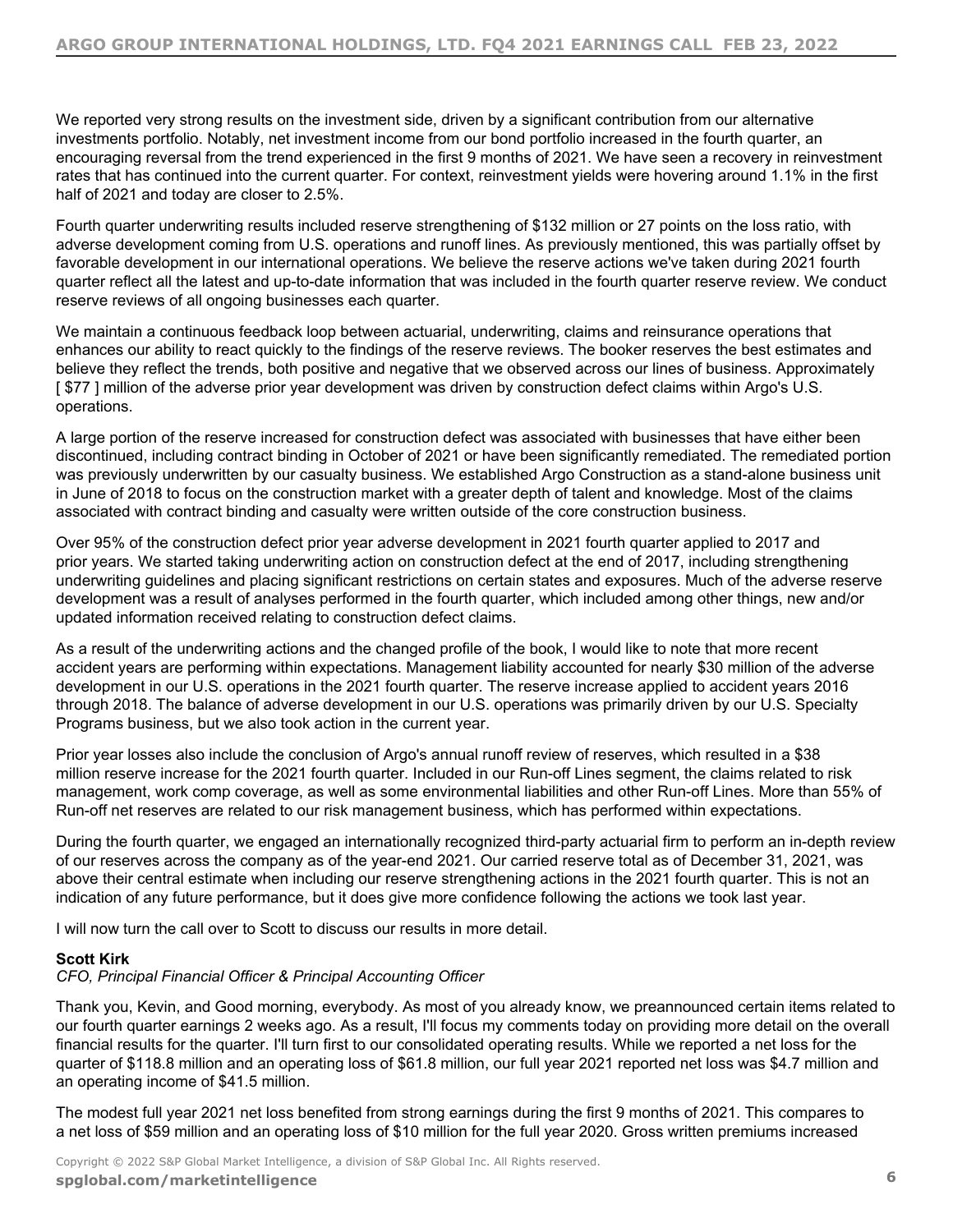2.3% in the fourth quarter of 2021. The increase in gross written premium is attributable to modest growth in both the U.S. and international operations. Gross written premiums in our ongoing business grew approximately 11% during the fourth quarter of 2021 compared to the same period in 2020.

Net written and net earned premium grew approximately 9% and 4% in the fourth quarter of 2021 respectively, outpacing the growth in gross written premiums. As we discussed previously, this reflects strategic actions and business mix shifts towards higher premium retention lines. In the fourth quarter and full year of 2021, our retention ratio calculated as net written premium divided by gross written premium increased 4 and 6 points to 65% and 62%, respectively. This is primarily the result of increased retention in our international operations, resulting mainly from the sale of Ariel Re, where we retained very little of the risk on a net basis in addition to our increased participation in Syndicate 1200 results.

The U.S. segment also contributed to the retention increase due to shifts in business mix towards focused lines of business where we retained more of the risk on a net basis. In the fourth quarter of 2021, we reported a loss ratio of 87.1%, an increase of approximately 17 points and 69.8% during the fourth year prior quarter. The increase reflected adverse prior year reserve development, partially offset by lower catastrophe losses. Our catastrophe losses totaled \$6.8 million or 1.4 points of the combined ratio in the fourth quarter of 2021, of which \$6.4 million related to natural catastrophes and \$400,000 related to the impact from COVID.

This compares favorably to cat losses of \$51 million or nearly 11 points in the combined ratio in the prior year quarter, which included \$38.3 million related to natural catastrophes and just under \$13 million related to COVID. As Kevin mentioned, the successful implementation of our strategy to reduce property cat-related exposures has resulted in a significant reduction in our catastrophe losses in 2021 despite increased industry cat loss activity. Adverse prior year reserve development totaled \$132.3 million in the fourth quarter of 2021.

This was driven by \$121.6 million of adverse reserve development in our U.S. operations and \$37.7 million of adverse reserve development in our run-off lines. This was partially offset by \$27 million of favorable reserve development in our international operations. The prior year quarter included \$1.6 million of adverse reserve development. The ex-cat current accident year loss ratio came in at 58.5% in the fourth quarter and was broadly in line with the prior year quarter. For the full year 2021, the ex cat current accident year loss ratio was 56.8%, down from 57.4% in 2020 with the improvement reflecting the benefits from our re-underwriting actions in addition to the impact of continued rate increases.

Turning now to expenses. Our expense ratio was 35.3% in the fourth quarter of 2021, a 2.9 point improvement compared to the prior year quarter. Our acquisition expense and general and administrative expense ratios improved versus the 2020 fourth quarter. This marks the fourth consecutive quarter of sequential improvement in our expense ratio and our full year expense ratio now stands at 36.8%.

Current accident year ex-cat combined ratio for the fourth quarter 2021 was 93.8% compared with 96.8% in the fourth quarter of 2020, with the improvement attributable to a reduction in the expense ratio. The current accident year combined ratio, including cats, was 95.2% in the fourth quarter of 2021, down from 107.7% in the fourth quarter of 2020, with the improvement attributable to a reduction in our cat losses in addition to the expense ratio improvement.

As we announced 2 weeks ago, we also incurred \$22.8 million in nonoperating expenses, mainly related to the reduction in our real estate footprint in the U.K. and the impairment of certain information technology assets. The actions are part of our strategic efforts to create a simpler and leaner Argo and we expect the benefits of these actions to materialize in the expense ratio in 2022.

We have taken action to reduce our headcount, our use of third-party services and our real estate footprint, which positions us well to take further actions on the expense ratio in 2022. We believe the 36% expense ratio target that we set ourselves in 2022 is within reach and we continue to review and execute on opportunities for further efficiencies in the organization.

Turning now to our segment results. In the U.S., gross written premiums were up 1.8% compared to the fourth quarter of 2020. Net written premiums and net earned premiums in the U.S. increased by 6% and 9% respectively versus the prior year quarter. U.S. operations reported an underwriting loss of \$94.9 million and a combined ratio of 128.6% in the fourth quarter of 2021. The loss ratio increased 31.7 points to 98.1% primarily driven by adverse prior year development.

The expense ratio of 30.5% decreased 230 basis points from the prior year quarter and was driven by an improvement in both the acquisition ratio and the general and administrative expense ratio. The improvement in the acquisition ratio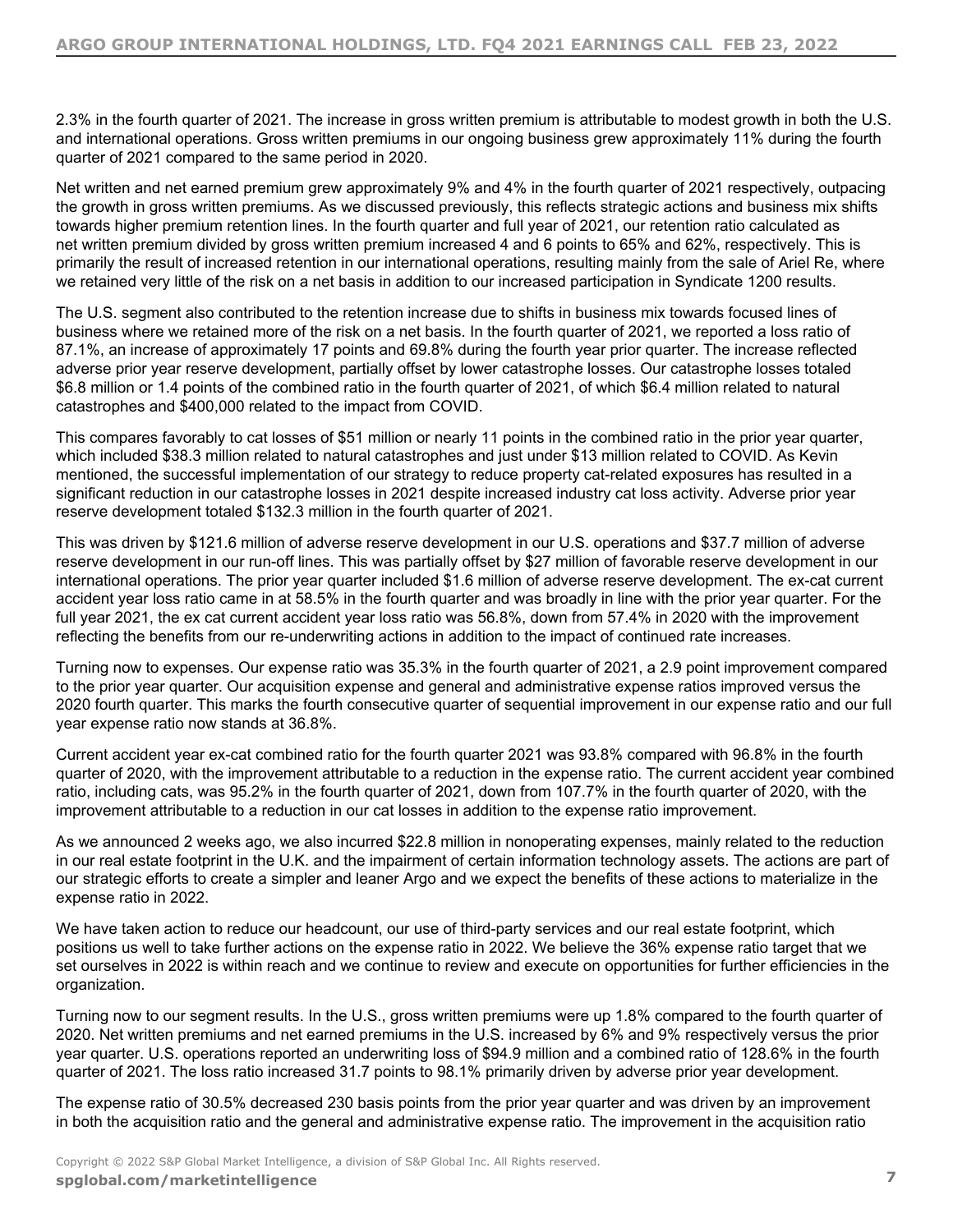was primarily related to changes in business mix and the improvement in the G&A ratio was due to a combination of the execution of expense reduction initiatives and increased net earned premiums.

Turning now to our international operations. Gross written premiums increased 3.3% in the fourth quarter of 2021 compared with the fourth quarter of 2020. The increase reflects higher rates and increased participation in Syndicate 1200 capacity and was partially offset by the impact of previously announced sales and exits. International operations net written premium increased nearly 15% versus the prior year fourth quarter. The increase is mainly attributable to growth in Syndicate 1200, where we retain more of the risk net. While net written premiums increased nearly 15%, net earned premiums fourth quarter decreased 4%. Now the decrease in net earned premiums is attributable to business exits we have announced.

International operations reported underwriting income of \$36.3 million in the fourth quarter of 2021 compared to an underwriting loss of \$28.1 million in the prior year quarter. The combined ratio decreased 40.9 percentage points to 76.5% in the fourth quarter of 2021. This decline was driven by favorable prior year reserve development, a reduction in cat losses and an improvement in the expense ratio as compared to the fourth quarter of 2020.

Current accident year ex-cat loss ratio was 54.5% and was broadly in line with the same period last year. Catastrophe losses during the fourth quarter of 2021 were \$3.6 million or 2.4 percentage points in the combined ratio compared to cat losses of \$37.1 million or 23 points on the combined ratio in the prior year fourth quarter. The expense ratio of 37.1% decreased 420 basis points from the prior year quarter, driven by changes in business mix benefiting the acquisition ratio. We've previously spoken about exiting businesses with higher acquisition costs and the benefits of these actions continue to earn through and benefit the acquisition ratio in the International segment.

The fourth quarter of 2021 included a \$43.2 million impairment of goodwill and intangibles related to Argo Syndicate 1200 business unit. This represents just under half of the total goodwill and intangible assets associated with the syndicate before the impairment charge. Now, we perform an annual assessment of intangible assets and goodwill on our balance sheet.

While we feel that Syndicate 1200 has made significant improvements over the last several years, we have stress tested the future cash flows of that business in light of our trading history at Lords, the size and scope of the business today and more recent transactions involving Lloyd Syndicate. And as a result, we believe the impairment is appropriate.

Now moving on to investments. We reported net investment income of \$44.4 million in the 2021 fourth quarter. This included \$20.7 million of income from alternative investments. And although we are certainly pleased with this result, we recognize that the outperformance of alternative investments for the last 6 quarters may not continue for an extended period and could revert to long-term historical levels.

While the recent volatility in the equity markets, returns from our alternative investments might be more challenged over the next few quarters. Net investment income for the remainder of the portfolio was \$23.7 million in the fourth quarter of 2021, a slight increase compared to the prior quarter. And finally, let me touch on capital. Prior year adverse loss development, we discussed earlier, has clearly had an impact on our quarterly earnings.

The full year, however, is only a small net loss, which benefited from strong earnings during the first 9 months of 2021. The reduction in shareholders' equity during the fourth quarter of 2021 is largely attributable to a reduction in the unrealized gains in the investment portfolio. Book value per share was \$45.60 as of December 31, 2021, down from \$49.40 at the end of 2020. Tangible book value per share was \$40.98, a decrease of 3% when you include dividends over the same period. Finally, we engage in regular communication and maintained strong relationships with our rating agencies and regulators, and we remain committed to maintaining a strong capital position.

I'll now turn the call back over to Kevin for some concluding remarks.

# **Kevin James Rehnberg**

*President, CEO & Director*

Scott, thank you very much. We remain encouraged by the continued growth and underlying strength of our ongoing businesses. As we look to 2022, we plan to continue strengthening and simplifying the organization with a focus on disciplined expense management. We remain focused on reducing volatility in our underwriting results and pursuing profitable growth.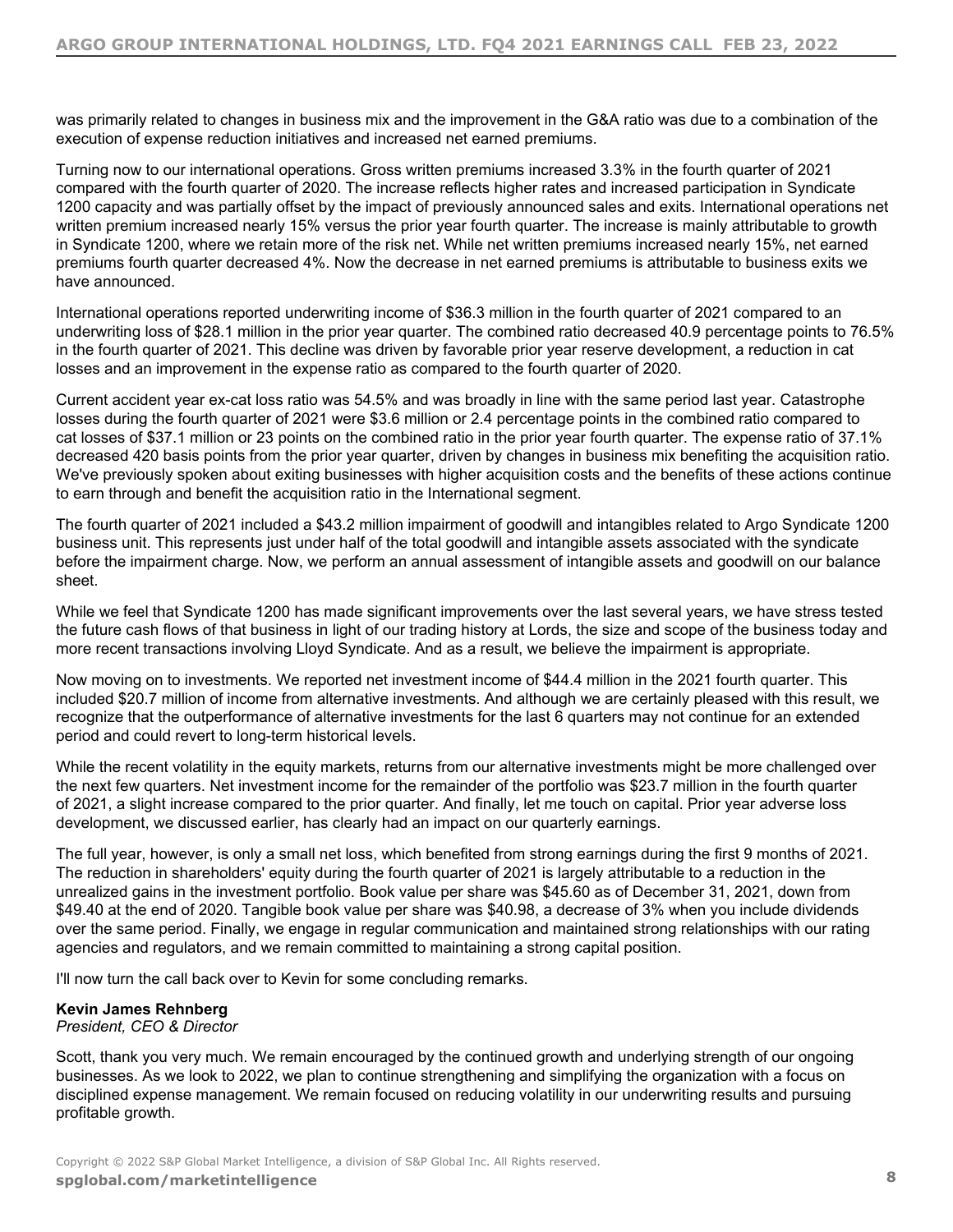Turning to our guidance for 2022. We expect to reach double-digit net earned premium growth when excluding the impact of previously announced business sales and exits of roughly \$280 million. We are targeting an operating return on common equity in the range of 9% to 11% and a combined ratio in the range of 92% to 95% for the full year 2022.

We continue to target a 36% expense ratio for 2022. The expense reduction story does not end here, however, and we believe there are incremental savings we can achieve across our business. In closing, I would like to note that Argo Group today is positioned significantly stronger than just a few years ago. We're growing profitably in the lines of business we view most attractive and I'm pleased with the progress we've been able to make on our strategic objectives.

Argo is a stronger and leaner company with less complexity today than we laid out -- than when we laid out our strategic plan 2 years ago. We are positioned well to take advantage of the favorable underwriting opportunities we see in place. Operator, that concludes our prepared remarks, and we're now ready to take questions.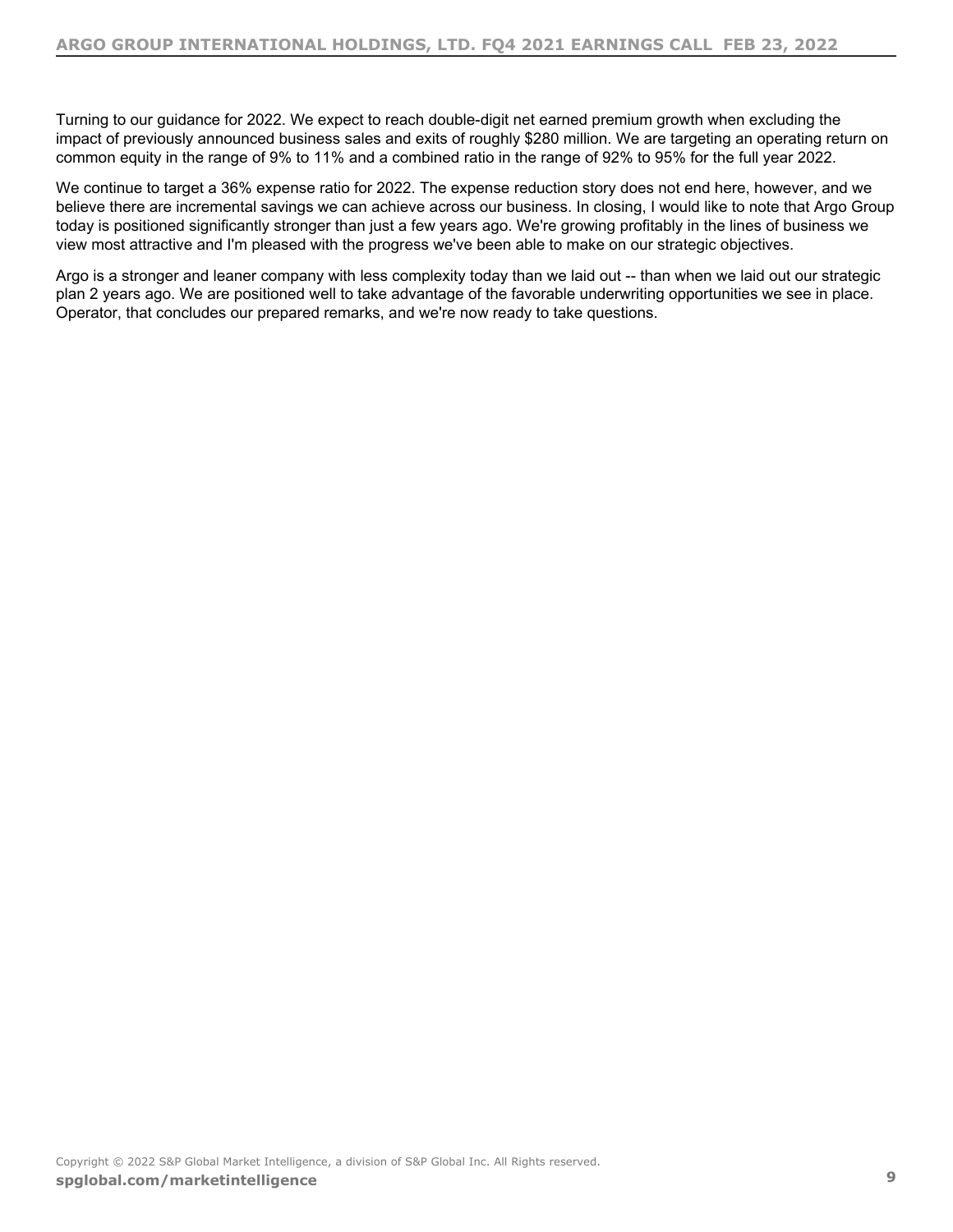# <span id="page-9-0"></span>**Question and Answer**

# **Operator**

[Operator Instructions] The first question is from Greg Peters with Raymond James.

# **Charles Gregory Peters**

*Raymond James & Associates, Inc., Research Division*

So the progress that you've made in international is undeniable and is to be applauded and problem is we can't really use that to sugarcoat the surprise reserve charge, Kevin, and then the U.S. business, which had been thought of traditionally as one of the crown jewels of the company. So, I guess, there's a whole host of questions one can ask regarding what happened. But you said in your prepared remarks that you do quarterly reserve reviews. And then -- so I presume you're doing this every quarter last year.

And then between November and then February this year, all of a sudden, you uncovered this tremendously -- and well, the black hole of this reserve charge that you've announced. So, I guess, my question is, what happened if you can give us sort of the inside baseball view of this? And then secondly, how can we gain confidence that -- it feels like we might have to wait until the fourth quarter of 2022 before we -- when you get through another annual reserve review before we have any visibility on whether things have stabilized or not. So kind of a couple of different questions embedded in that, but I think you know where I'm going with it.

# **Kevin James Rehnberg**

#### *President, CEO & Director*

No, I absolutely do. And so as we mentioned, we conduct reserve reviews of all the ongoing businesses each quarter, as you pointed out. And there is a continuous feedback loop between actuarial, underwriting claims and reinsurance operations that enhances our ability to react to the findings of the reserve reviews. So we booked the reserves to best estimates and believe they reflect trends, both positive and negative that we observe on the lines. It should be noted that a large portion of the reserve strengthening is associated with the CD business, as you just discussed.

So \$31 million of that was from discontinued lines or contract binding and \$46 million was out of remediated businesses within construction and previously casualty. So, the significant amount of business that's written for covering insurance in the construction industry is subject to claims alleging construction defects. And the estimates of the ultimate liabilities with these claims are subject to greater inherent variability than is typical in the remainder of what we look at.

So some of the factors that contributed to the high degree of variability include but aren't limited necessarily to multiple plaintiffs, defendants often involved in the claims and difficulty in determining the law states. What we saw in the third quarter was increased -- in third and fourth quarter, last half of the year, an increase in the number of claims. And so for the fourth quarter, as the paid and case reserve started to deviate and we saw a lot of oscillation in the book of business, we engaged the third party as we mentioned. And using all that information, the third party and the best estimates that we had, we came up with the number that we did.

Now in terms of remediation of this book, as we mentioned, the years involved go back from '17 and prior to the majority between '12 and '17. And we started some underwriting actions in the end of 2017 when a task force was convened on CD, which had previously been underwritten in our liability area, which included construction and in our contract binding line of business.

So, we broke out construction as a separate business and started underwriting more specifically on this business and changed the underwriting guidelines around what had happened. So, the book we have today is not as exposed. It's got different underwriting terms and conditions, different approaches to it. So, while I understand there is a concern about it, we have been working on the underwriting side of this for the past 5 years, and we mentioned in the recent years that has been performing according to expectations. Scott, would you like to add anything here?

# **Scott Kirk**

*CFO, Principal Financial Officer & Principal Accounting Officer*

I don't, Kevin. Actually, that is a comprehensive answer from my perspective.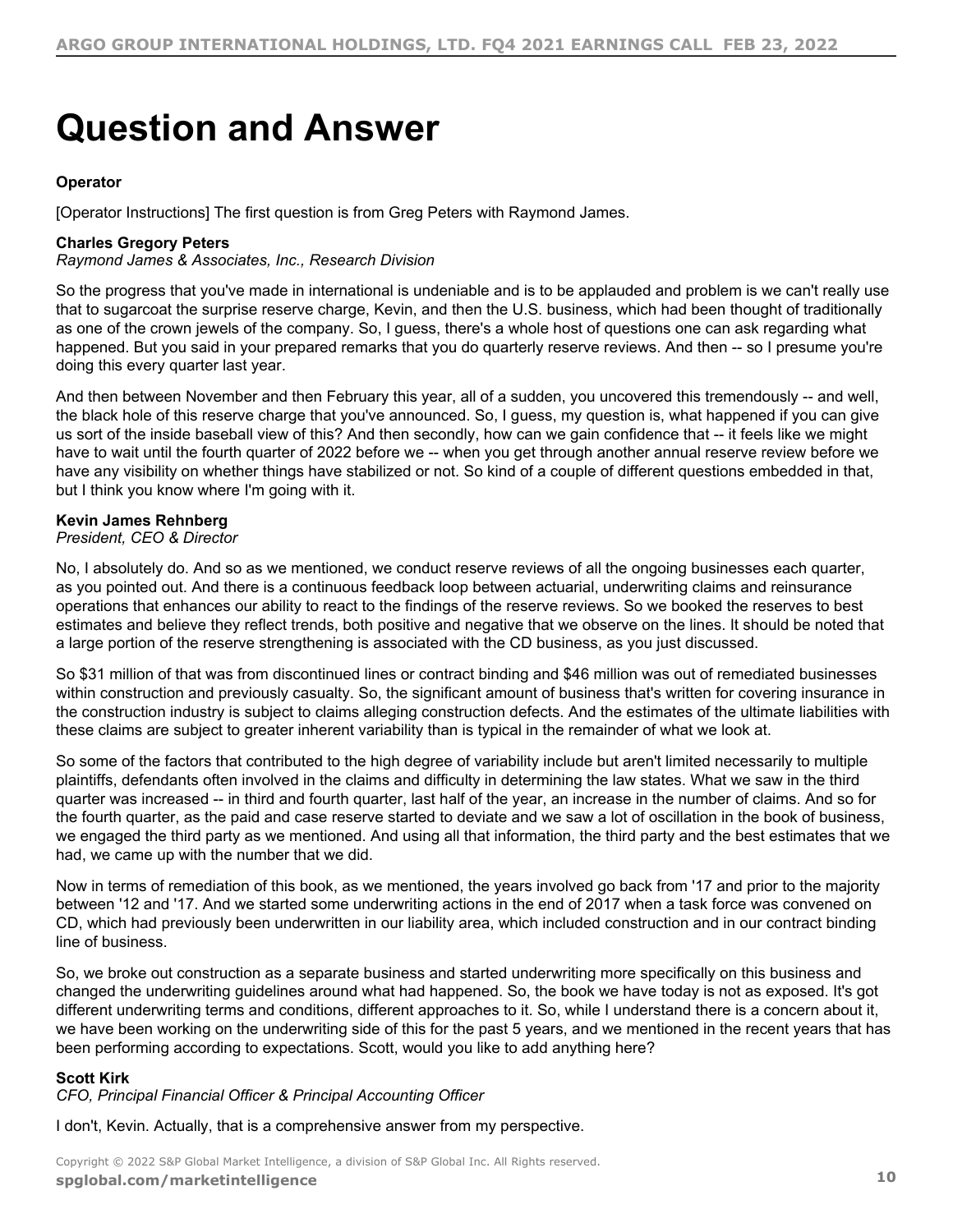# **Charles Gregory Peters**

#### *Raymond James & Associates, Inc., Research Division*

So just a follow-up or clarification on that, Kevin, because these are older claims, if I'm not mistaken, there's like a 10 year tail on this where claims could be filed. Is -- do we have any sense that the actuaries and you guys have seen the peak claims from these older accident years? Or is it the expectation in this reserve charge that you're expecting a further increase in claim counts for this piece of the business that caused the most problems.

#### **Kevin James Rehnberg**

*President, CEO & Director*

Yes. Actually, really good question, Greg. And what we've seen is that, yes, there are statute of limitations that are long on these things. But the overall claim counts between this time 2 years ago and in the fourth quarter, gone up in the high teens and they're now back down to where they were low, so some back to 2 years ago.

So while there was an increase, some of it may have been statute, some of it may have been people filing claims and some catch-up from previous years, but it's more normalized now with what we expect and where we are currently. We've got a really robust claims group associated with this that are on these very complicated claims. And we -- it's a frequency issue more than a severity issue, and we are watching that closely. But we do believe what we've done is appropriate.

# **Charles Gregory Peters**

*Raymond James & Associates, Inc., Research Division*

Got it. I guess the second question would be around the expense ratio. And I think you guys gave some very specific numbers while you did regarding where you think that's going to go for this year and you talked about [Technical Difficulty] you're going to generate off the real estate footprint. So if I go through -- if I just look in your consolidated income statement and I look at like the general and administrative expense that was up. I look at nonoperating expense that was up for the full year, right? And I assume some of those expenses that you've discussed the onetime are running through that.

I guess when we think about those numbers for 2022, the general and administration --- just on a consolidated basis in the nonoperating, do you expect those to be flat with 2020? Do you expect them to be down? Or should I look at 2021 as a base year -- sort of directionally just trying to understand where the reset is happening in the expense ratio?

# **Kevin James Rehnberg**

#### *President, CEO & Director*

Yes. No, that's a good question. I think the change in the book makeup. I'm going to start with the acquisition ratio first because we shouldn't ignore it, right? The change there is going to be reflected in the mix of business. And we're really focused on what we want. So we're not hung up on that. But the G&A expense ratio, we have more work to do in the areas we talked about, right? Even though we've reduced a lot of headcount, we still have some work to do with some home office and group staff. We've got some corporate structure things we can take out. We've got continued potential on the real estate side and third-party vendors. So, it is something that we're working at and I'll let Scott answer it more specifically if he wants to there.

# **Scott Kirk**

#### *CFO, Principal Financial Officer & Principal Accounting Officer*

Maybe I'll just jump in a little bit there. Now when -- if we cast our minds back really about 6 to 9 months ago, when we talked about this process, we said that the expense ratio improvement was going to come from 2 key sources, right? The first one being the increase in net earned premiums. And that has happened. You've seen the impact of that come through in this year.

And secondly, we would see our expense initiatives start to take hold. Now, I feel good about the levels of headcount reductions and clearly, the service charges and the real estate footprint. Look, if you use 2021 as your baseline, I think that's probably a good starting point and go from there. Now you also asked about nonoperating expenses. Clearly, we've taken some of those. They're hard to predict by nature. But look, I think, Kevin, you agree with me that from a real estate perspective, I think a large chunk of that is done. And we'll let you know as any others come up as we go forward in terms of nonoperating numbers.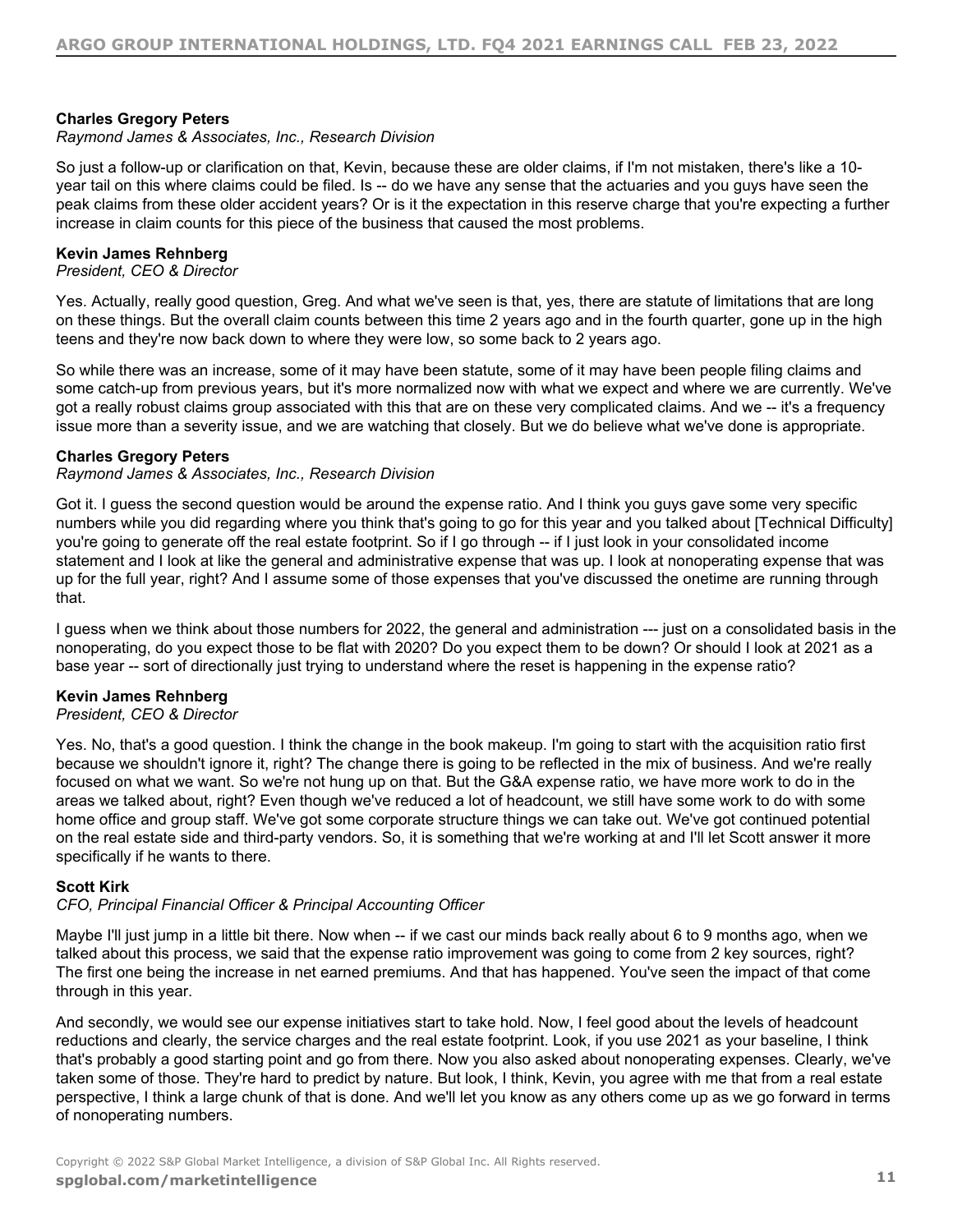# **Charles Gregory Peters**

#### *Raymond James & Associates, Inc., Research Division*

I guess the final question and I know others want to ask questions, so would be around just capital management and the stock price is clearly now depressed. And you have a plan for earnings this year and capital generation, what -- and you're balancing that with the rating agency. What's your view towards capital and the potential for share repurchase in 2022?

#### **Kevin James Rehnberg**

*President, CEO & Director*

Yes. So the capital that we have at the moment is appropriate for us to go trade through the business. I think we -- in terms of just reiterating what Scott said, the discussions we have with the regulators and the rating agencies has been very transparent and we have good relationships with them. So, as far as uses of the capital, at the moment, it's all business for us. If we get to a point in a year where there's not as many business opportunities, I -- we would consider a number of things.

#### **Operator**

The next question is from Casey Alexander with Compass Point.

#### **Casey Jay Alexander**

*Compass Point Research & Trading, LLC, Research Division*

Greg did ask a couple of my questions, but I do have a couple more. On your presentation on the financial objectives, you're projecting for double-digit net earned premium growth on the existing business lines. And so my question is, you have a greater insight into how the businesses that have been taken out of the business, how those premiums would have earned in. So, can you give us some idea how that translates to actual NEP versus 2021? I mean is it flat? Is it down a shade, is it up a shade versus 2021 once you pull out those businesses that have been taken out of the business?

#### **Kevin James Rehnberg**

*President, CEO & Director*

It is up, and I think that's why we talked about that. And Scott, do you want to provide some specific commentary here?

# **Scott Kirk**

*CFO, Principal Financial Officer & Principal Accounting Officer*

Yes. Look, Casey, it's a good question. And obviously, there is some noise in those numbers. Now what I would say is the trajectory in the U.S. has been a fairly constant one and obviously, we've taken some actions on the international side of the house, which certainly makes it look potentially a little more lumpy, right? You've got to factor in the fact that we've exited or largely put in run-off our European operations multi Italy. And in addition to that, we just announced the sale of our Brazilian operations, right? So I think on that basis, you've got to factor those components again. But then, obviously, with those out of there, you've got the underlying growth story that Kevin has talked about.

# **Kevin James Rehnberg**

*President, CEO & Director*

They're going to be roughly in line, right? I mean, what we're trying to do is emphasize the fact that we're -- the business that we've got, that we're looking at, we're going to be retaining more of because there's less reinsurance associated with those. And there's also good growth prospects in these ongoing businesses. So, we feel really good about that. But when you strip it all the way, because of the \$280 million that's going away, it's going to be about the same.

# **Casey Jay Alexander**

*Compass Point Research & Trading, LLC, Research Division*

The write-down of amortization and goodwill at Syndicate 1200, you mentioned that was in line with some similar businesses that you had seen transact? Is Syndicate 1200 a part of potentially the program to simplify the business and does the write-down make it more palatable given the transactions that you've seen with other companies?

# **Kevin James Rehnberg**

*President, CEO & Director*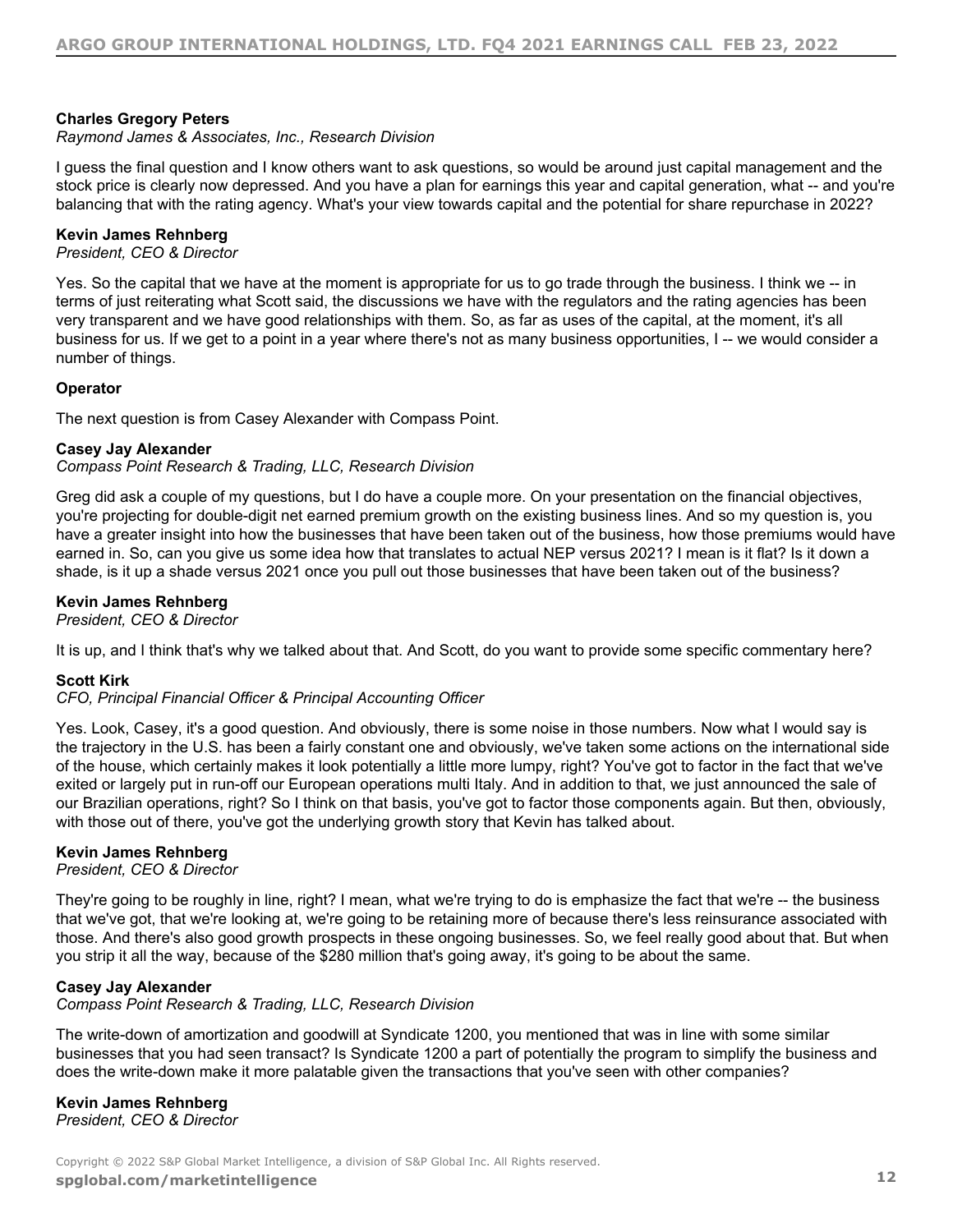Yes. So I think -- people have been asking that question for 2 years, right? And I've given the same answer and we still -it's going to be the same, right? We look at every business, every quarter, and we try to see what are the opportunities for this in the near and mid-term. And the amount of work that's gone into that business and the work that's been done by the team has been fantastic, as seen in the fourth quarter, right?

And some challenges earlier in the year, but their expenses have come down, the underwriting margins are improving, and we're getting out of the more [ cats ] businesses where we haven't done well. All that being said, there's an expense issue associated with it, which we still are working on. And so, we'll continue to look at that versus other businesses and where opportunities are. And we've had move or change or sales or exits from different businesses in the U.S. and outside. But as long as they're performing well, it will continue to be part of our specialty-focused business.

# **Casey Jay Alexander**

*Compass Point Research & Trading, LLC, Research Division*

Okay. And my last question.

**Kevin James Rehnberg**

*President, CEO & Director*

I think I answered your question completely. I'm not sure

#### **Scott Kirk**

*CFO, Principal Financial Officer & Principal Accounting Officer*

Yes, you have Kevin. Casey, you can't really connect the impairment and what Kevin just said. The impairment is really driven by the accounting rules and regs around that. And as I said in my prepared remarks that we stress test the future cash flows of these businesses in light of the, obviously, trading history and other items. So you can't connect them on that basis, not as simply as that anyway.

# **Casey Jay Alexander**

*Compass Point Research & Trading, LLC, Research Division*

Yes. So my last question is, it seems like you engaged a third-party actuarial firm in the fourth quarter because it was consequential based upon what you were finding and you felt like you needed some additional help to ferret it out. So would it be fair to say that at least at this point in time, you would be unlikely to be engaging a third-party actuarial firm at the end of this year?

# **Kevin James Rehnberg**

#### *President, CEO & Director*

What we said when we first did it, we did it the beginning of 2020 after I've gotten into the job. And we said at that point, we would do it on a regular basis going forward. And regular means sometime in the future. And so with Scott coming on board and us closing out a year just like with the noise that was in there, it made sense to do it at that point in time. And so, we'll continue to do it from time to time as we go forward. And I think it's good practice for us.

# **Operator**

There are no additional questions waiting at this time. I would like to pass the conference back over to the management team for any additional remarks.

# **Kevin James Rehnberg**

*President, CEO & Director*

Okay. I'd like to thank everyone for your interest in the company, your good questions, and thank you regulators, rating agencies, shareholders, policyholders, employees and other supporters of the organization. And we look forward to catching up with you in the near future. Take care.

#### **Operator**

That concludes the Argo Group fourth quarter 2021 earnings call. Thank you for your participation. You may now disconnect your lines.